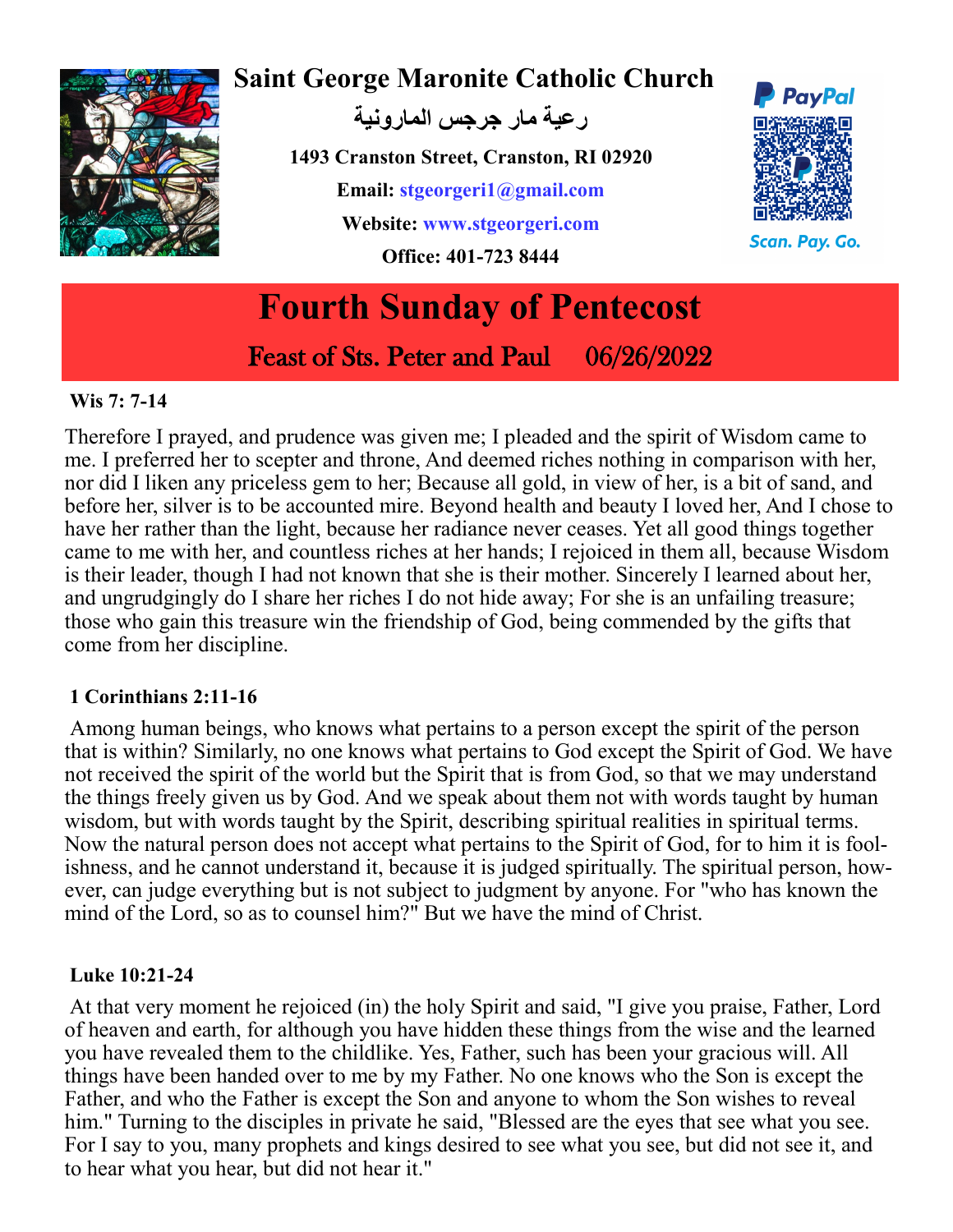#### **Office Hours**

By appointment only. Please call 401-723 8444

### **Liturgical Schedule**

**Weds—Friday** 9:00am (Chapel)

> **Saturday 4:00 pm**  (*Maronite rite)*

**Sunday****8:30** am *(Roman rite)*  **10:30** am *(Maronite rite)*

**Exposition of the Holy Eucharist**

Saturday 2:00pm-4:00pm (Chapel)

## *Meet Your Clergy*

**Fr. Tony Saab** Pastor **Farid Zaarour**  Deacon

#### **Sacraments**

*Baptism and Confirmation:*  Please contact the Priest for an appointment.

*Reconciliation:*  Before or after Liturgy or by appointment.

*Marriage*:

|                 | <u>uuri</u> |
|-----------------|-------------|
| Saturday 4:00pm | \$317.00    |
| Sunday 8:30am   | \$339.00    |
| Sunday 10:30am  | \$1,027.00  |

#### **Second Collections**

**June 26** Peter's Pence

#### **Save the date**

Sunday June 26: Feast of Sts. Peter and Paul

July 9-10: Bishop Gregory Mansour's Pastoral Visit

Sunday July 17, 2022: Feast of Saint Charbel and Saint Elias

Save on the cost of checks and budget envelopes. Make your donations online by visiting our website

#### **www.stgeorgeri.com**



# *Live Streaming Liturgies and Activities*

Please Like and Subscribe

#### **YOU TUBE**

https://www.youtube.com/channel/UCKMq9lkUDKRgCoMshHhDsGg

#### **FACEBOOK**

www.[facebook.comstgeorgemaronitecatholicchurchRI/](https://www.google.com/url?q=https%3A%2F%2Fwww.facebook.com%2FstgeorgemaronitecatholicchurchRI%2F&sa=D&sntz=1&usg=AFQjCNE-Ae1W5y-rFKg5gnY8z96SGF8B0A)

We are live streaming for our parishioners who are homebound only. We hope to see you in church in-person.

**Weekly collections**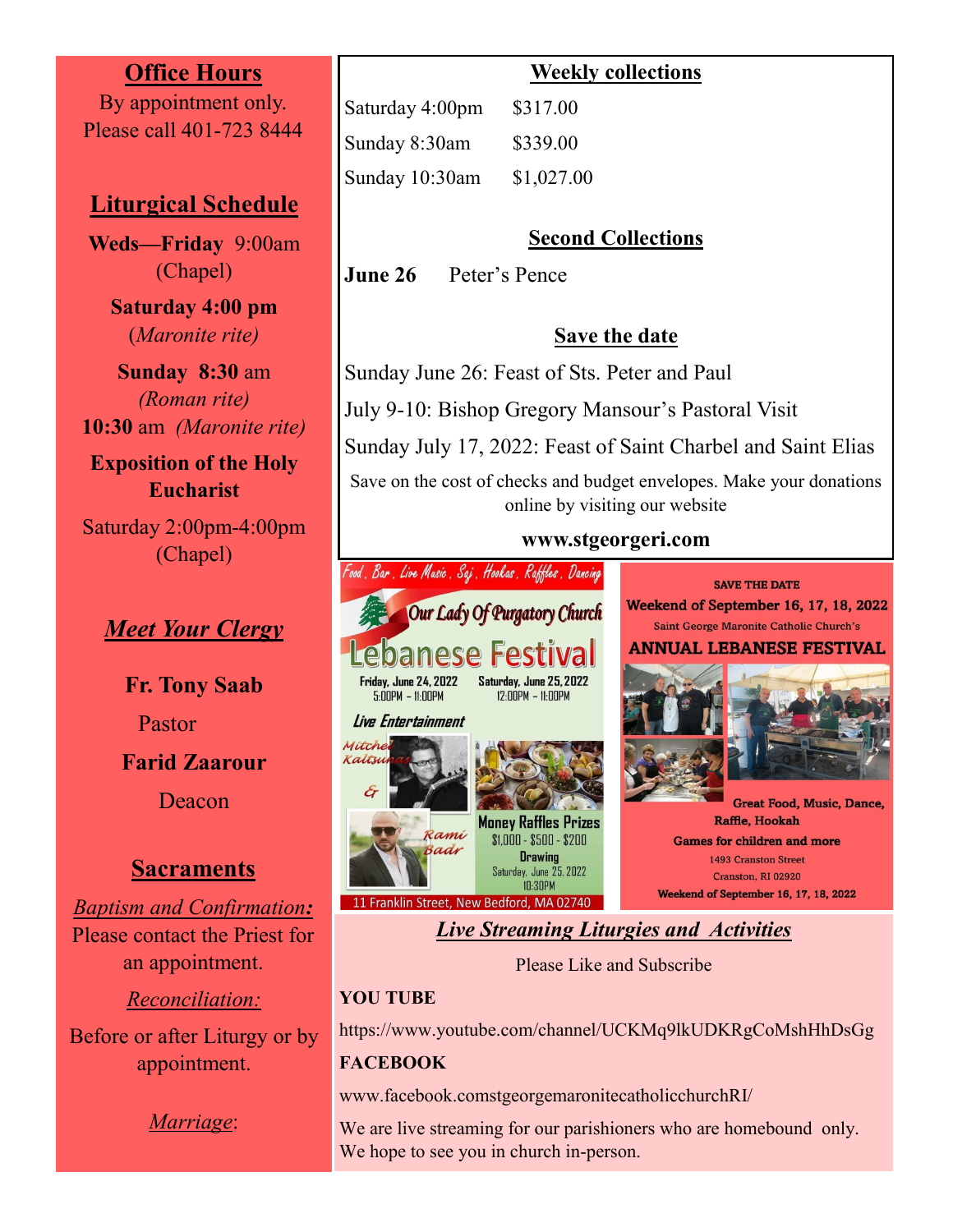# *Liturgical Intentions*

| 6/25    |                                                                                                 |
|---------|-------------------------------------------------------------------------------------------------|
| 4:00pm  | Memorial Liturgy For Anthony Solomon and Malcom Badway, requested by Deacon                     |
|         | Anthony, Cheffie, and Anthony JR. Khoury.                                                       |
| 6/26    | <b>Feast of Saints Peter and Paul</b>                                                           |
| 8:30    | Five year Memorial for Angelina Vitulli requested by her loving family.                         |
| 10:30   | Memorial Liturgy for Malcom Badway requested by Rosann Constantine.                             |
| 7/2     |                                                                                                 |
| 4:00pm  | Memorial Liturgy for Raymond and Therese Yazbek, requested by George and Lydia<br>Yazbek.       |
| 7/3     |                                                                                                 |
| 8:30am  |                                                                                                 |
| 10:30am | Second year anniversary for Louis Khoury, JR, requested by his loving family.                   |
| 7/9     |                                                                                                 |
| 4:00pm  | Pastoral Visit of Bishop Gregory, 25th Anniversary of Priesthood of Fr. Saab                    |
| 7/10    |                                                                                                 |
| 8:30am  |                                                                                                 |
| 10:30am | Memorial Liturgy for Carmella Abbood, requested by Rosann Constantine.                          |
|         | Birthday remembrance for Maryann Solomon, requested by Donald Solomon and his                   |
|         | loving family.                                                                                  |
| 7/16    |                                                                                                 |
| 4:00pm  | Memorial Liturgy for Anissa Rizk and Carmella Abbood, requested by the Holy Rosary<br>Sodality. |
| 7/17    | <b>Feast of Saint Charbel and Saint Elias</b>                                                   |
| 8:30am  |                                                                                                 |
| 10:30am | Eighth anniversary for Kenneth Joseph Fiyod, requested by his wife and family.                  |
| 7/23    |                                                                                                 |
| 4:00pm  | Memorial Liturgy for Fred, Eva, and Joseph Simon, requested by their loving family.             |
| 7/24    |                                                                                                 |
| 8:30am  |                                                                                                 |
| 10:30am |                                                                                                 |
|         |                                                                                                 |